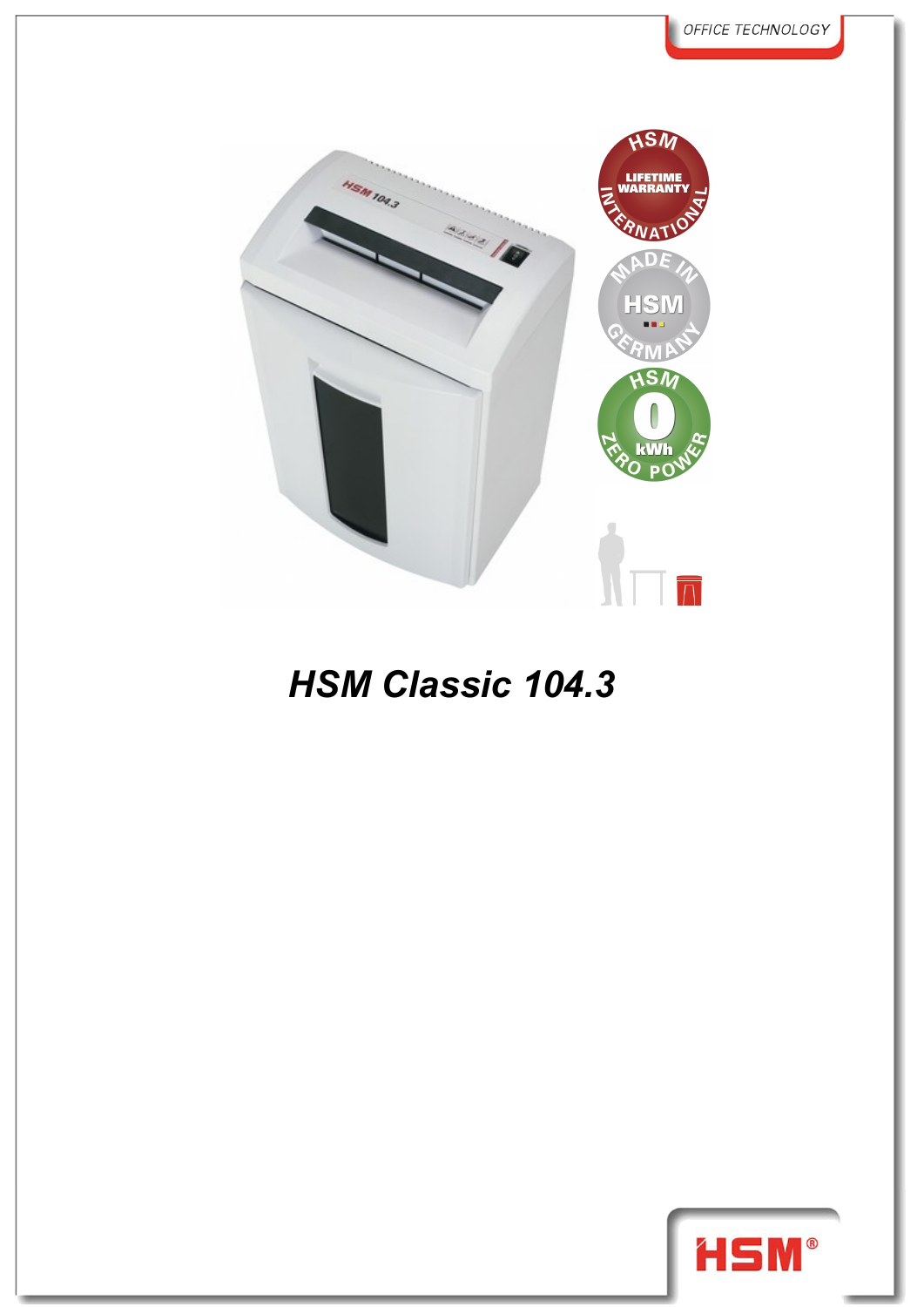High performance model for deskside use. Also suitable for shredding credit and store cards (details see below). Automatic start/stop function. Stand-by operation without power consumption. On/off switch with integrated reversing function. Stops automatically when the waste container is full or has been removed. Filling level display through inspection window. Removable waste container. Made in Germany.

| Product type description               | HSM 104.3 1,9mm              | HSM 104.3 3,9mm |
|----------------------------------------|------------------------------|-----------------|
| Order number                           | 1284141                      | 1285141         |
| <b>EAN Code</b>                        | 4026631018784                | 4026631018777   |
| Shredder material                      | $\mathbb{C}Q$ - $\mathbb{C}$ | $\circled{10}$  |
| Cutting type                           | strip cut                    | strip cut       |
| Security level                         | 3                            | $\overline{2}$  |
| Cutting width                          | 1.9 mm                       | 3.9 mm          |
| Particle length                        | $0 \text{ mm}$               | $0 \text{ mm}$  |
| Cutting capacity (70g/m <sup>2</sup> ) | 12 - 14 sheet                | 16 - 18 sheet   |
| Cutting capacity (80g/m <sup>2</sup> ) | 9 - 11 sheet                 | 13 - 15 sheet   |
| Intake width                           | 240 mm                       | 240 mm          |
| Container volume                       | 331                          | 331             |
| Cutting speed                          | 80 mm/s                      | 80 mm/s         |
| Noise level (idle operation)           | 58 dB                        | 58 dB           |
| eclass 5.1                             | 24320702                     | 24320702        |
| UN/SPSC                                | 44101603                     | 44101603        |
| Power consumption of the motor         | 440 W                        | 440 W           |
| Voltage                                | 230 V                        | 230 V           |
| Frequency                              | 50 Hz                        | 50 Hz           |
| Depth                                  | 281 mm                       | 281 mm          |
| Width                                  | 375 mm                       | 375 mm          |
| Height                                 | 583 mm                       | 583 mm          |
| Weight                                 | 11.5 kg                      | 11.5 kg         |

**HSM®**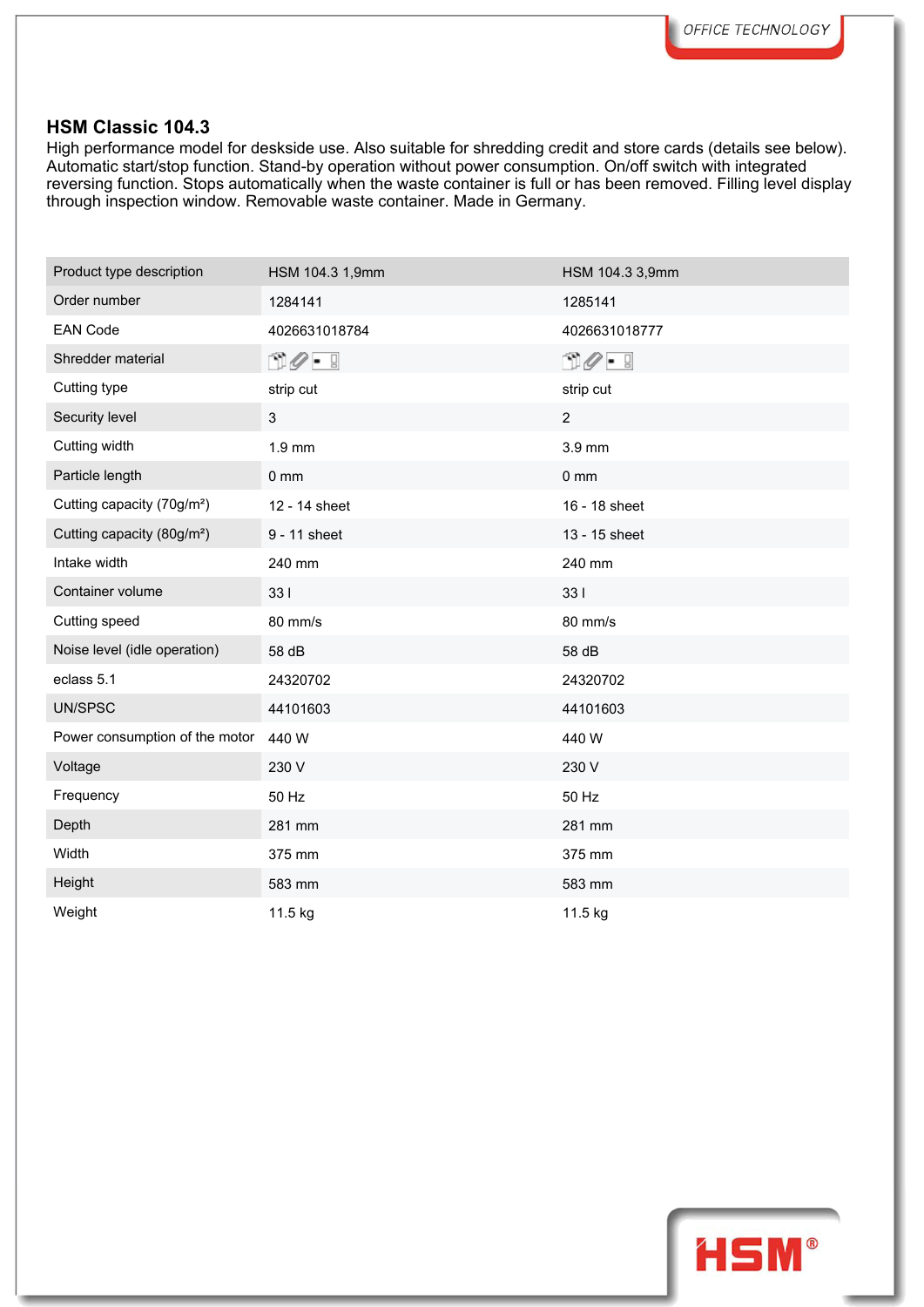| Product type description               | HSM 104.3 5,8mm               | HSM 104.3 3,9x30mm         |  |
|----------------------------------------|-------------------------------|----------------------------|--|
| Order number                           | 1286141                       | 1288141                    |  |
| <b>EAN Code</b>                        | 4026631018760                 | 4026631018791              |  |
| Shredder material                      | $\Box \oslash - \Box \oslash$ | $\mathbb{C}Q - \mathbb{R}$ |  |
| Cutting type                           | strip cut                     | particle cut               |  |
| Security level                         | $\overline{2}$                | 3                          |  |
| Cutting width                          | 5.8 mm                        | 3.9 mm                     |  |
| Particle length                        | $0 \, \text{mm}$              | 30,00 mm                   |  |
| Cutting capacity (70g/m <sup>2</sup> ) | 22 - 24 sheet                 | 12 - 14 sheet              |  |
| Cutting capacity (80g/m <sup>2</sup> ) | 17 - 19 sheet                 | 9 - 11 sheet               |  |
| Intake width                           | 240 mm                        | 240 mm                     |  |
| Container volume                       | 331                           | 331                        |  |
| Cutting speed                          | 80 mm/s                       | 90 mm/s                    |  |
| Noise level (idle operation)           | 58 dB                         | 58 dB                      |  |
| eclass 5.1                             | 24320702                      | 24320702                   |  |
| UN/SPSC                                | 44101603                      | 44101603                   |  |
| Power consumption of the motor         | 440 W                         | 440 W                      |  |
| Voltage                                | 230 V                         | 230 V                      |  |
| Frequency                              | 50 Hz                         | 50 Hz                      |  |
| Depth                                  | 281 mm                        | 281 mm                     |  |
| Width                                  | 375 mm                        | 375 mm                     |  |
| Height                                 | 583 mm                        | 583 mm                     |  |
| Weight                                 | 11.5 kg                       | 12.5 kg                    |  |